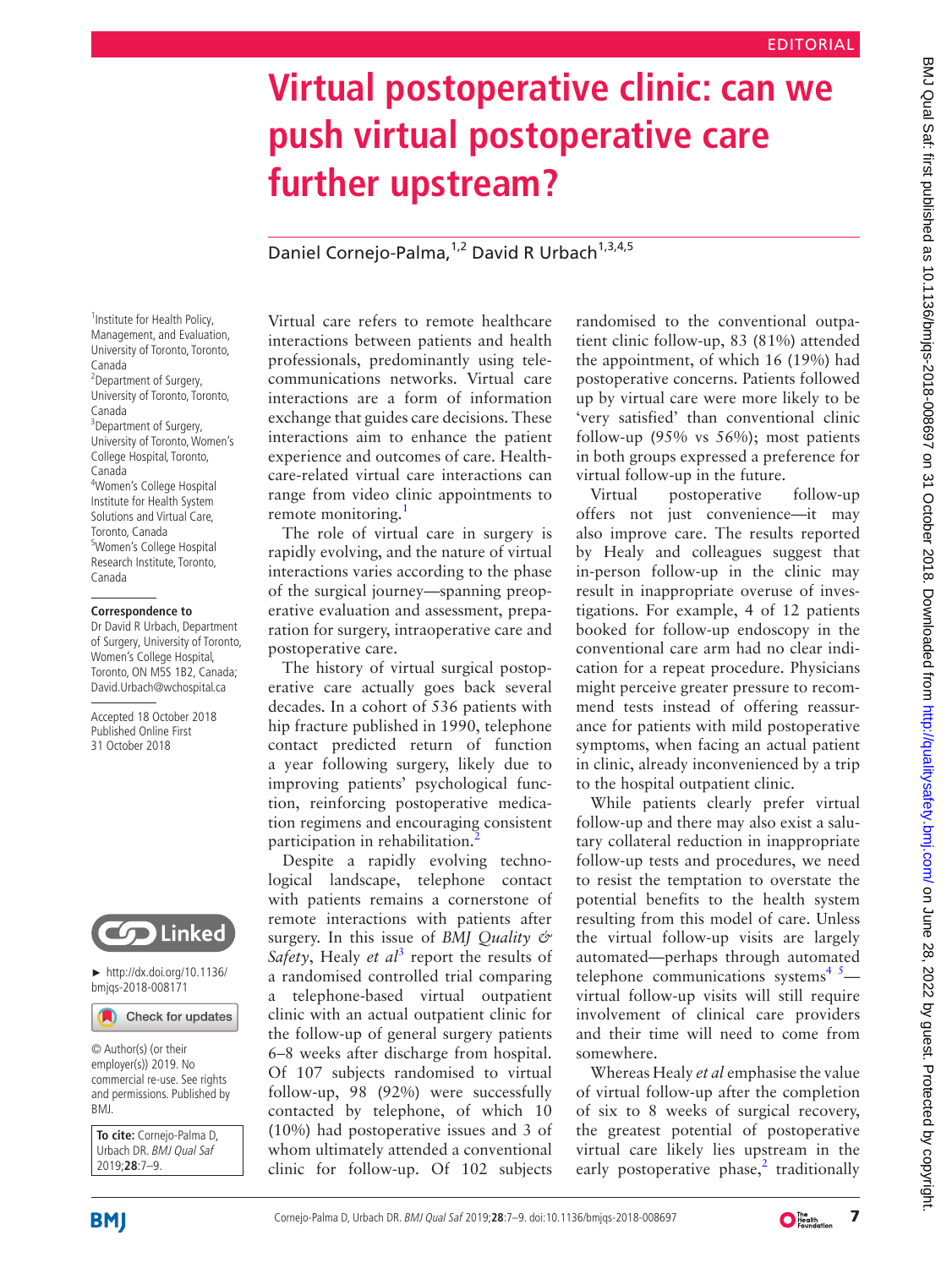## Editorial

defined as the first 2 weeks after surgery.<sup>67</sup> The term 'quality of recovery' has recently been used to describe the trajectory of a person's return to baseline function and quality of life following surgery, particularly with respect to limitations in self-care, pain, mood and mobility.<sup>[6](#page-1-4)</sup> A practical definition of good quality of recovery is function at 80% or more of baseline, without a drop in quality of life scores at postoperative day four.<sup>[6](#page-1-4)</sup> Poor quality of recovery impacts the shortterm experience of care and also has long-term impli-cations.<sup>[8](#page-2-0)</sup> The ability to capture patient data remotely makes quality of recovery an appealing focus of post-operative virtual care.<sup>[7](#page-2-1)</sup>

The focus on a quality of recovery measure of postoperative health is new. Historically, the quality of postoperative care was defined largely by the absence of major complications.<sup>6</sup> Modern surgical and anaesthetic techniques have made major complications following surgery rare. Low major complications rates have made early discharge and day surgery popular with surgeons and patients. Early discharge has important potential benefits for health systems, saving up to 30% of the cost of hospitalisation for common surgical procedures.<sup>[9](#page-2-2)</sup> However, early discharge has potential risks. Leaving patients unsupervised in the early postoperative period exposes patients to preventable suffering. A 2-year cohort of 1118 day surgeries found nearly half of patients experienced poor quality recovery.<sup>6</sup>

Poor quality of recovery in the immediate postoperative period can cause long-term adverse outcomes. The risk of pain syndromes increases with increasing levels of uncontrolled acute postoperative pain<sup>[8](#page-2-0)</sup> following common procedures such as breast reconstruction, groin hernia repair and thoracotomy.[8 10–12](#page-2-0) Prolonged in-patient stays and early readmission after discharge are often a consequence of complicated early recovery phases and are associated with reduced long-term functional recovery, $2$  and a twofold increase in mean hospital costs. $^{13}$  As early discharge becomes more common, increasing attention to early phase quality of recovery will become necessary to prevent adverse clinical and economic outcomes of poor quality of recovery.

The playing field of virtual surgical care is increasingly moving upstream into the early postoperative phase, with innovative smartphone apps focused on the measurement of quality of recovery, $14-17$  some of which have been evaluated in randomised controlled trials.<sup>[18 19](#page-2-5)</sup> Smartphone apps collect daily quality of recovery data to identify poor recovery for early intervention for procedures such as same day breast recon-struction<sup>[14](#page-2-4)</sup> as well as a broad range of day surgery procedures.[19](#page-2-6) Telephone-based virtual clinics such as the one described by Healy *et al* offer convenience and enhanced experience of care, but miss the opportunity to improve quality of recovery earlier in the postoperative course.

What will the future of postoperative care mobile apps look like? Increasingly, virtual care will evolve from passive quality of recovery measurement to active real-time recovery.<sup>[20](#page-2-7)</sup> Real-time recovery uses quality of recovery assessments to implement early, aggres-sive course correction.<sup>[7](#page-2-1)</sup> For example, an ambulatory total knee replacement programme discharges patients home within 6 hours of surgery using a mobile app to track symptoms and biometric sensors to measure mobility, linking patients in real-time to the surgical team using 2-way video communication. $2<sup>1</sup>$  Course correction of adverse symptoms can occur in real-time, in patients' homes.<sup>21</sup>

The real promise of virtual postoperative care is to move beyond remote identification of early complications and support real-time recovery that aims to identify and treat early phase complications aggressively. Enhancing the quality of recovery in the early postoperative period, particularly in the out-of-hospital settings which are increasingly common following ambulatory surgery, can improve long-term postoperative outcomes as well as enhance the acute postoperative patient experience. Virtual clinics will play an important role. But the biggest opportunities lie upstream, enhancing patients' quality of recovery in real time.

**Funding** The authors have not declared a specific grant for this research from any funding agency in the public, commercial or not-for-profit sectors.

**Competing interests** None declared.

**Patient consent** Not required.

**Provenance and peer review** Commissioned; internally peer reviewed.

#### **ReferenceS**

- <span id="page-1-0"></span>1 Shaw J, Jamieson T, Agarwal P, *et al*. Virtual care policy recommendations for patient-centred primary care: findings of a consensus policy dialogue using a nominal group technique. *[J](http://dx.doi.org/10.1177/1357633X17730444)  [Telemed Telecare](http://dx.doi.org/10.1177/1357633X17730444)* 2018;24:608–15.
- <span id="page-1-1"></span>2 Magaziner J, Simonsick EM, Kashner TM, *et al*. Predictors of functional recovery one year following hospital discharge for hip fracture: a prospective study. *[J Gerontol](http://dx.doi.org/10.1093/geronj/45.3.M101)* 1990;45:M101–7.
- <span id="page-1-2"></span>3 Healy P, McCrone L, Tully R. Virtual outpatient clinic as an alternative to an actual clinic visit after surgical discharge: a randomised controlled trial. *[BMJ Qual Saf](http://dx.doi.org/10.1136/bmjqs-2018-008171)* 2019;28:24–31.
- <span id="page-1-3"></span>4 Posadzki P, Mastellos N, Ryan R, *et al*. Automated telephone communication systems for preventive healthcare and management of long-term conditions. *[Cochrane Database Syst](http://dx.doi.org/10.1002/14651858.CD009921.pub2)  [Rev](http://dx.doi.org/10.1002/14651858.CD009921.pub2)* 2016;12:CD009921.
- 5 Cleeland CS, Wang XS, Shi Q, *et al*. Automated symptom alerts reduce postoperative symptom severity after cancer surgery: a randomized controlled clinical trial. *[J Clin Oncol](http://dx.doi.org/10.1200/JCO.2010.29.8315)* 2011;29:994–1000.
- <span id="page-1-4"></span>6 Stessel B, Fiddelers AA, Joosten EA, *et al*. Prevalence and predictors of quality of recovery at home after day surgery. *[Medicine](http://dx.doi.org/10.1097/MD.0000000000001553)* 2015;94:e1553.